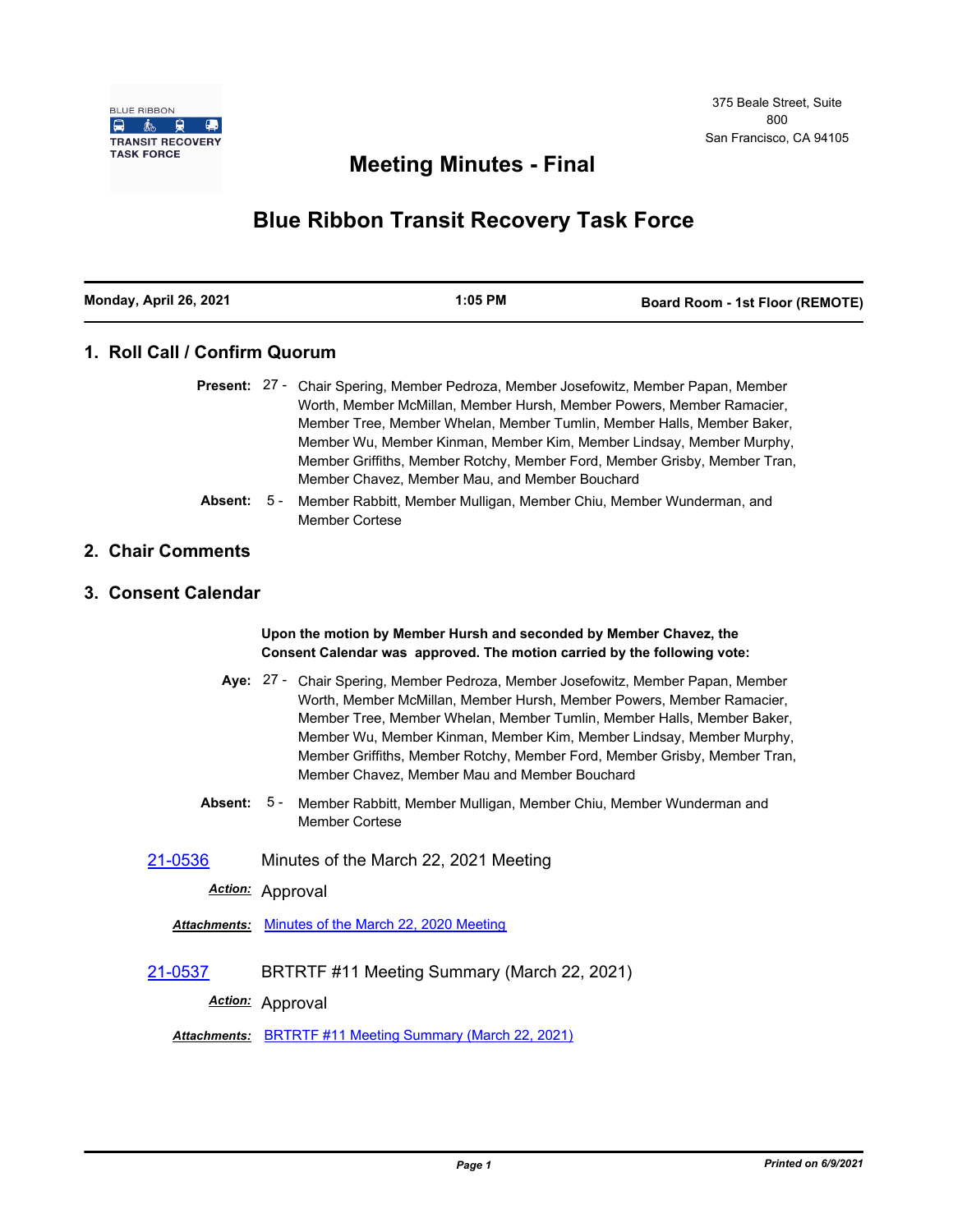#### **4. Recognize Recovery Challenges (Goal1)**

**4a.** [21-0615](http://mtc.legistar.com/gateway.aspx?m=l&id=/matter.aspx?key=22208) Summary Report and Presentation

*Action:* Information

*Presenter:* Steve Kinsey, CivicKnit and EMC Research

**Attachments: [Presentation](http://mtc.legistar.com/gateway.aspx?M=F&ID=a74baebe-065b-4505-8d6b-0f4791719ccb.pdf)** 

[Memo](http://mtc.legistar.com/gateway.aspx?M=F&ID=c9dd0540-4705-4f01-b812-7bccc9e2243c.pdf) **[Attachment 1 Employer Survey](http://mtc.legistar.com/gateway.aspx?M=F&ID=9de5852b-2aea-4cb0-9adb-9ed84c7aed58.pdf)** [Attachment 2 Comprehensive Research Review](http://mtc.legistar.com/gateway.aspx?M=F&ID=6c6de122-f30c-4240-be7f-590dd34e444a.pdf) [Attachment 3 Blue Ribbon Poll](http://mtc.legistar.com/gateway.aspx?M=F&ID=3d9e080c-f199-4045-8e26-dcfb111ef17f.pdf)

The following individuals spoke on this Item: Roland Lebrun; Adina Levin, Seamless Bay Area; Richard Hedges; and Aleta Dupree.

#### **5. Network Management (Goal 3)**

**5a.** [21-0538](http://mtc.legistar.com/gateway.aspx?m=l&id=/matter.aspx?key=22131) Priority Network Management Responsibilities

*Action:* Information

*Presenter:* Steve Kinsey, CivicKnit

Attachments: [Memo](http://mtc.legistar.com/gateway.aspx?M=F&ID=807fcddb-bb83-4432-850e-33511aa27679.pdf)

**[Presentation](http://mtc.legistar.com/gateway.aspx?M=F&ID=7799af99-f4e0-47c1-b0d3-1a95bcbeaff3.pdf)** 

[Additional Attachment R&Rs](http://mtc.legistar.com/gateway.aspx?M=F&ID=e593a87d-c7f5-4a76-b291-04e246fa8435.pdf)

### **6. Sonoma County Transportation Authority (SCTA) Presentation**

**6a.** [21-0540](http://mtc.legistar.com/gateway.aspx?m=l&id=/matter.aspx?key=22133) Sonoma County Transportation Authority (SCTA) Presentation

*Action:* Information

*Presenter:* Suzanne Smith, Sonoma County Transportation Authority (SCTA)

*Attachments:* [SCTA Presentation](http://mtc.legistar.com/gateway.aspx?M=F&ID=05ad3655-0b10-4580-9efe-118a888eb13f.pdf)